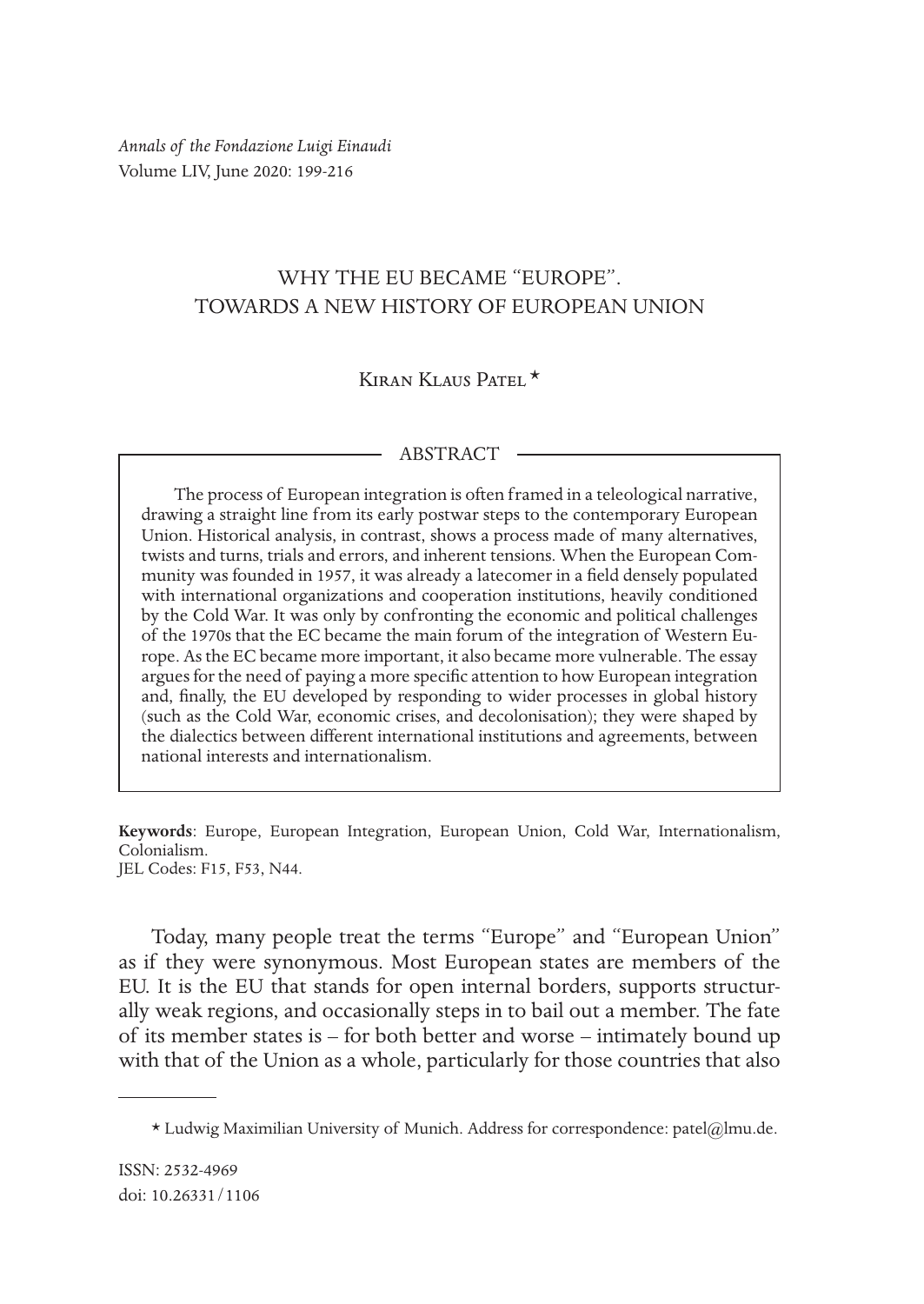belong to the Eurozone. These days, the European Union is frequently identifed more with Europe's problems than with their solutions. And if a state decides to leave, the repercussions are felt throughout the Union and in all four corners of the world. It is so easy to equate Europe with the European Union, or at least with international cooperation in Europe, given its systemic importance across European societies.

That temptation has only grown further over the past quarter-century. It also afects historians, who often regard the EU as the only international organization in Western Europe during the Cold War, or at least far and away the most important. One might easily conclude that European integration began in an international void; that nations basically had to choose between national sovereignty and integration on the EC model. This underestimates two aspects: Firstly, the EC was a fragile latecomer in an already densely-populated feld of international organizations; seventy years ago (and more recently too) it in fact appeared rather unlikely that this particular organization would one day come to be identifed with Europe as a whole, or even just with Western Europe. And secondly, the integration process was not only shaped by the histories of the participating states and the general historical context. It was also infuenced by a veritable web of relationships with other Western European organizations and transnational forums – as a dimension that has received much less attention in existing research. This forms an important dimension of the integration process, especially for the period of the Cold War that this article focuses on. Europe was never just the EU, and the EU (and its precursors) were never all of Europe. Hence, we need to understand how that equivalence became so strong and how the EC was able to develop from humble origins into Europe's pre-eminent international entity (Patel 2013: 649-673; also see Patel 2020).

In order to do so, this article will frst put the early EC into the wider context of international cooperation efforts in postwar Europe. It will then scrutinize the reasons that over time helped the EC to become the dominant forum of international cooperation. Furthermore, it will examine the role of enlargement as a factor contributing to the EC's increasingly important role, while also challenging existing interpretations which have overemphasized "widening and deepening" as characterizing features of the integration process at the expanse of disintegration and dysfunctionalities. As will be shown, the latter characterized the EC's development, too. The next section will then discuss trial and error, as well as the interrelationship with other international organizations in Western Europe, as factors shaping the EC's trajectory. The text will then discuss diferentiation as an important consequence of the EC's gain in importance, before the conclusion will summarize and contextualize the text's main fndings.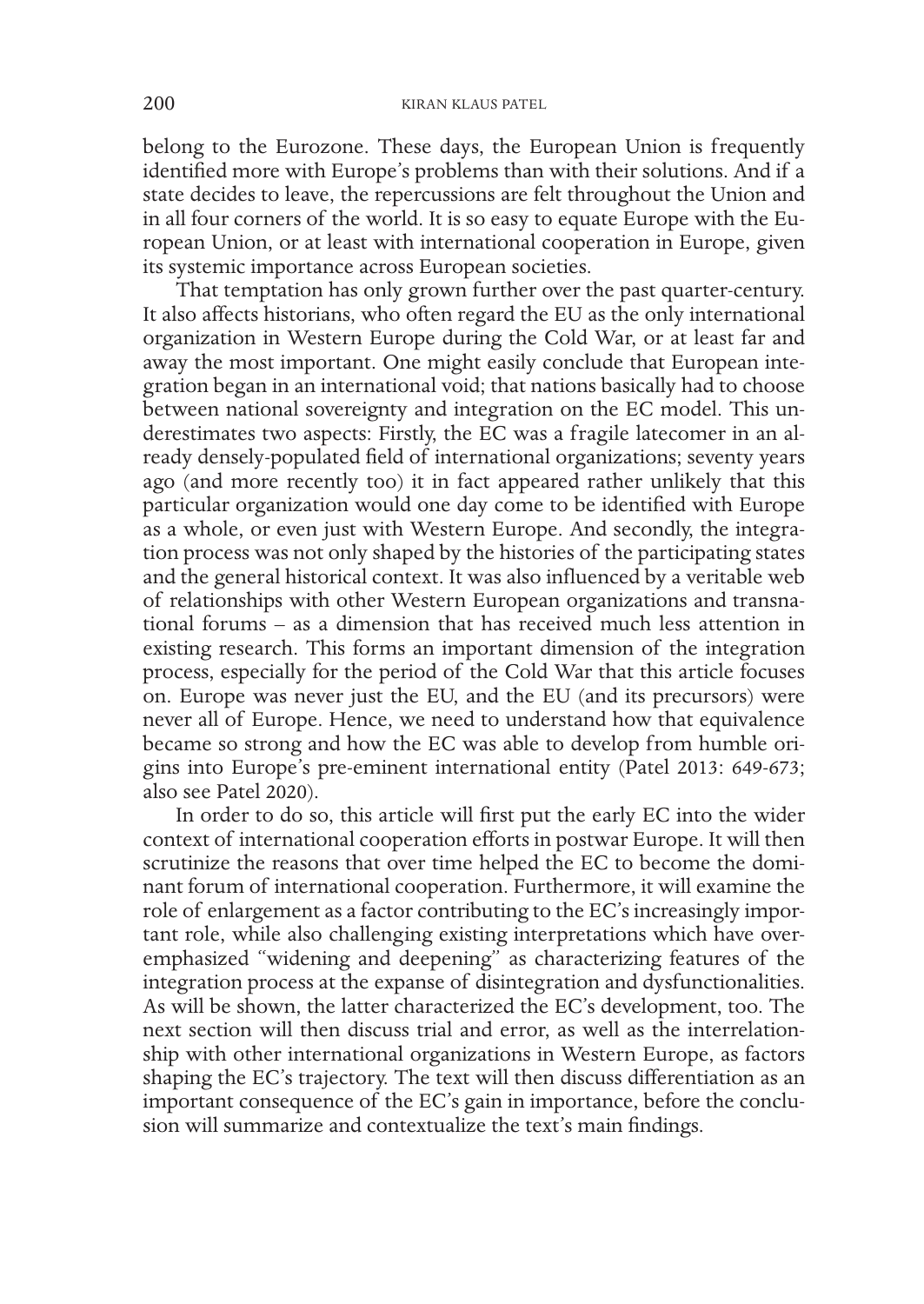#### The Many Europes of Postwar Internationalism

European integration never followed a clear-cut path, and the forerunners of today's EU were never the only efforts of regional integration in Europe. By the early 1950s, when the European Coal and Steel Community (ECSC), the EU's frst predecessor organization, was established, internationalization and globalization had reached a point where the states of Western Europe no longer formed self-contained entities – if they ever had. Driven by the lessons of the economic and social crises of the past, and the recent experience of the Second World War, genocide, and mass displacement, hundreds of new International Organizations cropped up worldwide, with a clear geographic focus on the North Atlantic region and even more on Western Europe (Iriye 2002: 37-59). Instead of creating one institutional reality of international cooperation and integration in Europe, several cropped up during the postwar years.

As a latecomer to this process, the EC illustrated several lessons from the history of regional cooperation and integration during the frst fve years after World War Two. Firstly, it refected the new Cold War realities along with the tendency to go for a rather small geographical scope, with comparably homogenous member states, instead of larger and more diverse forums. Secondly, it epitomized the trend to prioritize low politics instead of more contentious issues of high politics where national interests often obstructed an agreement. Thirdly, the EC stood for a particularly intense form of integration, with more legal muscle than other and earlier eforts of regional cooperation. This in turn was only possible thanks to the homogeneity and hence the small size of this new community (Patel 2020: 13-49).

Firstly, then, on size: the first meaningful effort of regional cooperation and integration in postwar Europe was the United Nations Economic Commission for Europe (UNECE), founded in 1947 under the auspices of the United Nations. Originally, it brought together eighteen states. The UNECE included good parts of Western Europe, but also Eastern European states like Czechoslovakia and Poland, as well as the United States and the Soviet Union as the superpowers of the emerging Cold War order. Despite rising tensions between East and West, the UNECE understood itself as a pan-European institution with the mission of coordinating the reconstruction of Europe and keeping the spirit of the wartime alliance against Nazism and Fascism alive. The latter task became obsolete just months after the UNECE had been set up, and the escalating Cold War led to the formation of three camps: East, West, and neutral (Stinsky 2019). By 1950, when the Schuman Declaration paved the way for the ECSC, the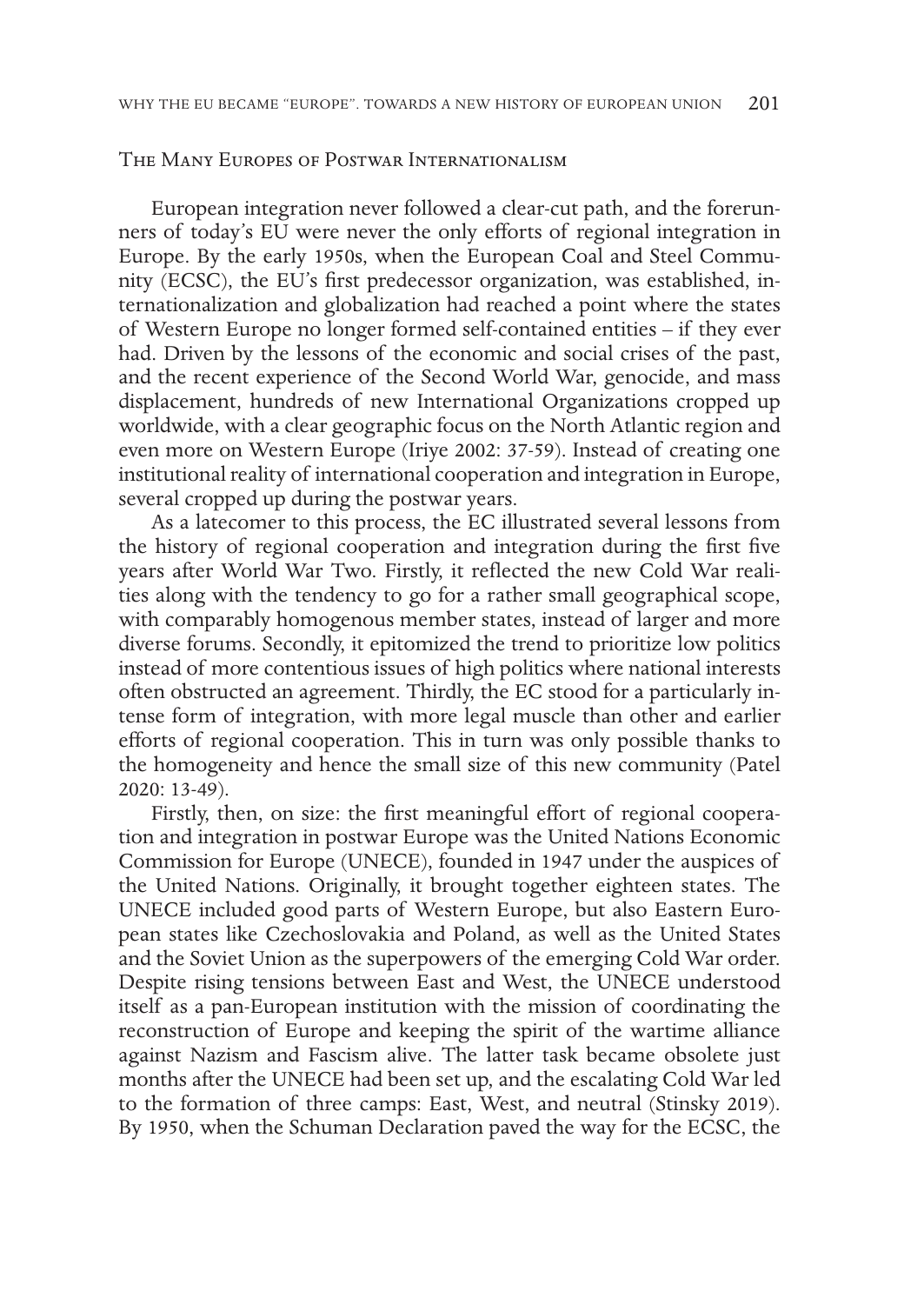Iron Curtain had become a defning reality, restricting the scope of all new attempts of regional integration to one of the two main camps, and leaving comparably little room for maneuver for the neutrals.

The Eastern camp prioritized a communist form of global internationalism over specifcally European formats of cooperation; for this reason, regional integration with an emphatic focus on Europe was soon restricted to Western Europe. Established in 1952, the ECSC refects how the geographic scope of European regional cooperation had shrunk in the fve years since the UNECE had been set up: instead of the UNECE's eighteen members, it brought together a mere six Western European states (Belgium, France, West Germany, Italy, Luxembourg and the Netherlands). The Federal Republic of Germany's participation as a founding member – the frst time the western part of the divided country was invited to join one of postwar Europe's organizations of regional integration as a founding member – also refected the new, increasingly ineluctable contours of the Cold War (Rasch and Kurt 2007; Gillingham 1991; Trausch 1993).

| <b>UNECE</b>                                                                                                                                                                                                                                             | <b>Brussels</b>                                                   | <b>OEEC</b>                                                                                                                                                                                       | Council of Europe                                                                                                   | <b>European Communities</b>                                                              |
|----------------------------------------------------------------------------------------------------------------------------------------------------------------------------------------------------------------------------------------------------------|-------------------------------------------------------------------|---------------------------------------------------------------------------------------------------------------------------------------------------------------------------------------------------|---------------------------------------------------------------------------------------------------------------------|------------------------------------------------------------------------------------------|
| (1947)                                                                                                                                                                                                                                                   | Pact (1948)                                                       | (1948)                                                                                                                                                                                            | (1949)                                                                                                              | (1951/1957)                                                                              |
| Belgium,<br>Byelorussia,<br>Czechoslovakia,<br>Denmark,<br>France, Greece,<br>Iceland,<br>Luxembourg,<br>Netherlands,<br>Norway, Poland,<br>Sweden.<br>Turkey, United<br>Kingdom,<br><b>United States</b><br>of America,<br>Ukraine, USSR,<br>Yugoslavia | Belgium, France,<br>Luxembourg,<br>Netherlands.<br>United Kingdom | Austria,<br>Belgium,<br>Denmark.<br>France, Greece,<br>Iceland,<br>Ireland, Italy,<br>Luxembourg,<br>Netherlands,<br>Norway,<br>Portugal,<br>Sweden,<br>Switzerland,<br>Turkey, United<br>Kingdom | Belgium,<br>Denmark, France,<br>Ireland, Italy,<br>Luxembourg,<br>Netherlands,<br>Norway, Sweden,<br>United Kingdom | Belgium, Federal<br>Republic of<br>Germany, France,<br>Italy, Luxembourg,<br>Netherlands |

Table: Founding Member States of Various European Organizations

Secondly, on high vs low politics: security concerns, as the core of high politics, had defned the purpose of the Brussels Pact, established in 1948 by five Western European states. NATO, created one year later, claimed a similar role for the North Atlantic area. As the Cold War gained momentum, Western Europe's international security mostly came to be or-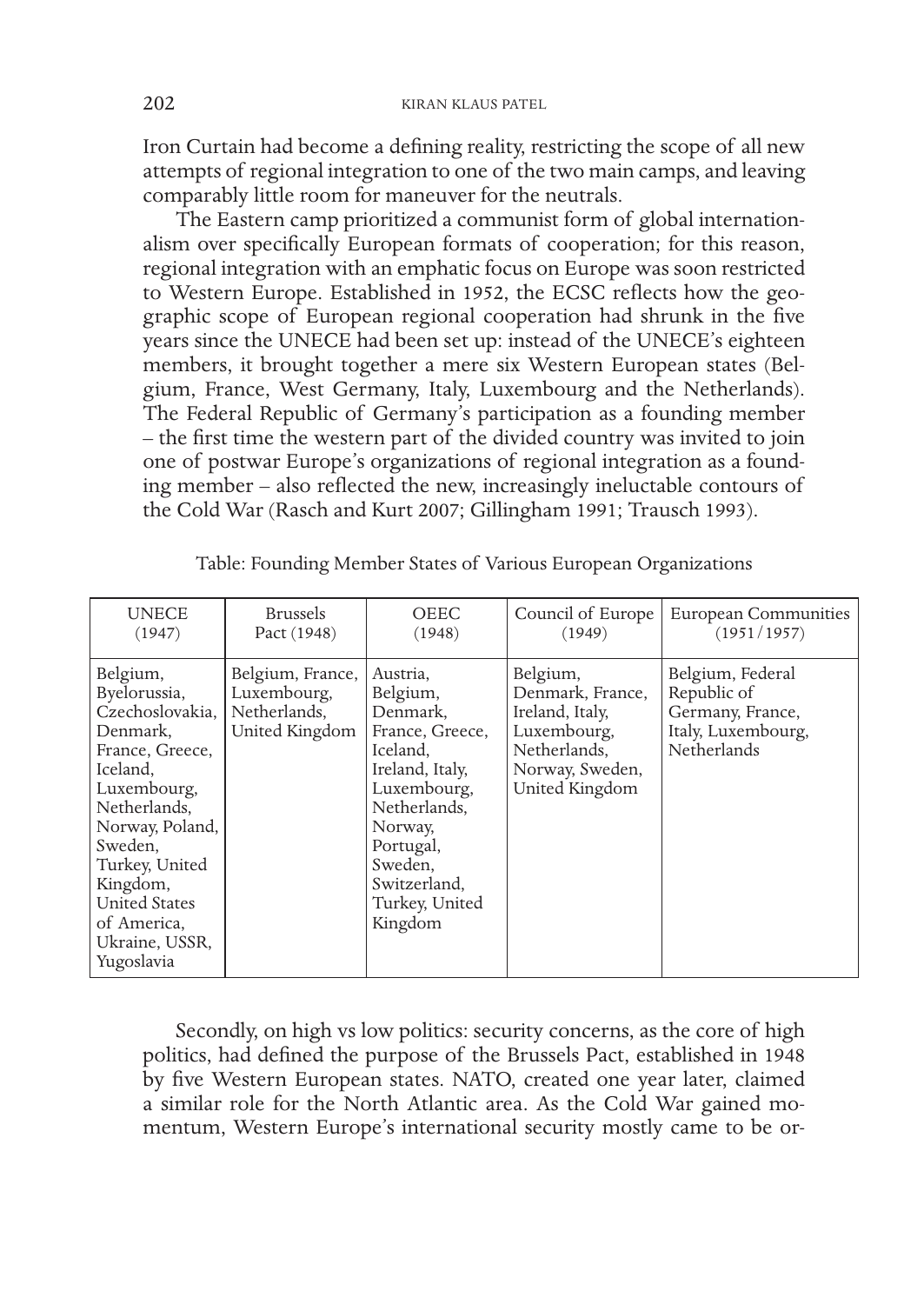ganized in a transatlantic framework, with the United States as benevolent hegemon. The EU's predecessors, in contrast, were chiefy preoccupied with issues of low politics, especially with economic questions. This tendency reinforced itself after 1954, when attempts to build up a European Defence Community and a European Political Community failed (Loth 2015: 20-74). The EC's secondary role, under the radar of the most pressing concerns of international politics, gave it the room to slowly develop and consolidate. But its low politics focus also explains why the EC was not the foremost forum of regional integration in Western Europe. This also held true because the EC did not even monopolize questions of trade and economic governance. Some 20 other regional organizations, most prominently the OECD (Organisation for Economic Co-operation and Development; originally founded under the auspices of the Marshall Plan in 1948 under the acronym OEEC, for: Organisation for European Economic Cooperation), were active in this feld in Western Europe, too (Speich-Chassé 2014: 187-212).

Thirdly, on the precise form of integration: While the EU's predecessors had fewer member states and dealt with less crucial issues than other attempts of regional cooperation and integration in Europe, the EC was special in another respect. Already the European Coal and Steel Community as the EU's frst predecessor had greater powers in comparison to the intergovernmental setup of all other international organizations in Western Europe. Due to its supranational dimension, thanks to which member states surrendered some of their sovereignty to a High Authority, it was able to take legally binding majority decisions with immediate efect within the member states, without these frst having to be implemented in national law (Spierenburg 1994).

The two organizations that joined the European Coal and Steel Community on the basis of the Treaties of Rome in 1957 – the European Economic Community (EEC) and Euratom – were also partly supranational, meaning that they were able to take legally binding majority decisions with the potential of having immediate efect within the member states. All three organizations that ultimately formed the EC shared this characteristic. This supranational trait also explains why the EC originally had less member states than other international organizations in Western Europe – such as the OECD or the Council of Europe, as another forum set up in 1949. Many Western European states were not prepared to accept as great a transfer of power as the EC aimed at. Next to the Cold War realities, this specifcity of its legal setup and governance structures explains why the EC started out so small (De Witte and Thies 2013: 23-38).

Having said that, it is easy to overemphasize the legal and administrative diferences between the EC and other eforts of regional cooperation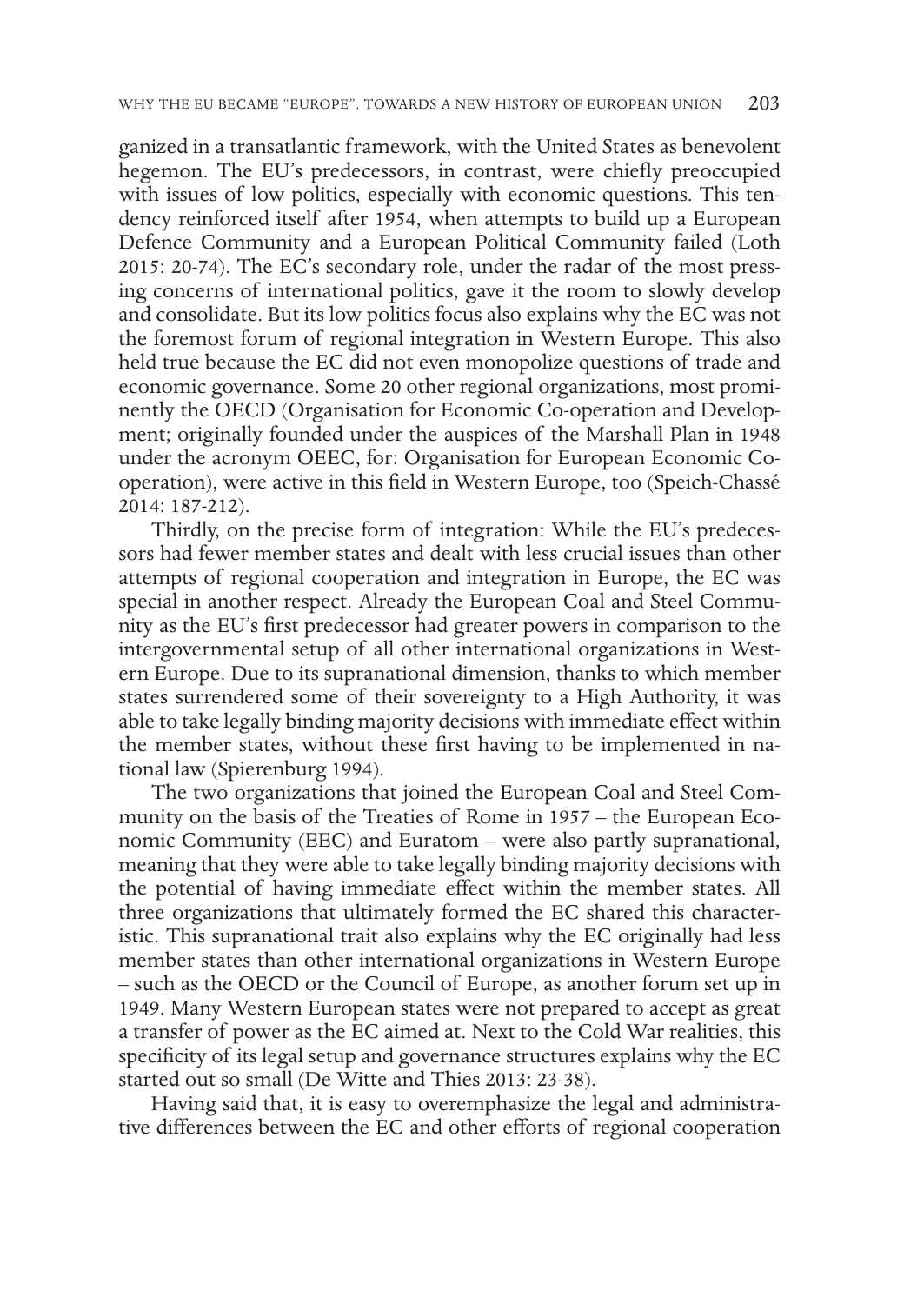and integration, such as the UNECE, the Brussels Pact, the OECD or the Council of Europe, at least for the frst and formative years in their existence. The characterization of the EC as *sui generis* (of its own kind; exceptional) which already existed in the 1950s and was pushed for by its supporters, is quite misleading.

In the EC, supranationalism was always highly contested, with top politicians such as Charles de Gaulle (President of the French Fifth Republic, 1959-1969) and Margaret Thatcher (British Prime Minister, 1979-1990) as particularly vocal opponents. Moreover, the transfer of powers to Brussels always remained partial and important supranational powers were not set in stone in the EC's foundational treaties (Nicola and Davies 2017). Some of them only came into being thanks to the European Court of Justice (ECJ) and its rulings since the early 1960s. With the so-called Luxembourg Compromise of January 1966, the member states made sure that vital national interests could triumph over the idea of a further shift towards supranationalism (Palayret, Wallace and Winand 2006). Even if the discourse of a pursuit of an 'ever closer union' lingered and even if federalists continued to ferociously push for deeper integration, already the Luxembourg Compromise turned the EC into a permanently hybrid creature. Intergovernmental elements, according to which ultimate powers remain with the member states, came to play a more permanent role than originally foreseen (Ludlow 2006: 71-124).

All in all, postwar regional cooperation and integration in Europe became a maze of partly overlapping, partly competing organizations. During the early 1960s, it was still unclear that the EC would one day outpace all others; particularly the OECD was a serious contender. Moreover, the parallel existence of multiple organizations was a permanent feature: earlier forums were not discontinued once the EC was set up; instead, confict and cooperation between these organizations became a defning feature of Western Europe's international governance structures. It was only from the 1970s and 1980s onwards that the EC acquired the lead over normal international organizations (Patel 2017), eventually turning into the "most prominent institutional pioneer in regionalism" (Lenz and Burilkov 2017: 654-680; Hooghe, Marks, Lenz, Bezuijen, Ceka and Derderyan 2017).

## The EC's Evolution into the Main Forum of (Western) European **INTEGRATION**

Three factors help to explain why the EC developed into the primary and increasingly also the dominant forum of integration in Western Europe. Firstly, the focus on a customs union and a common market (origi-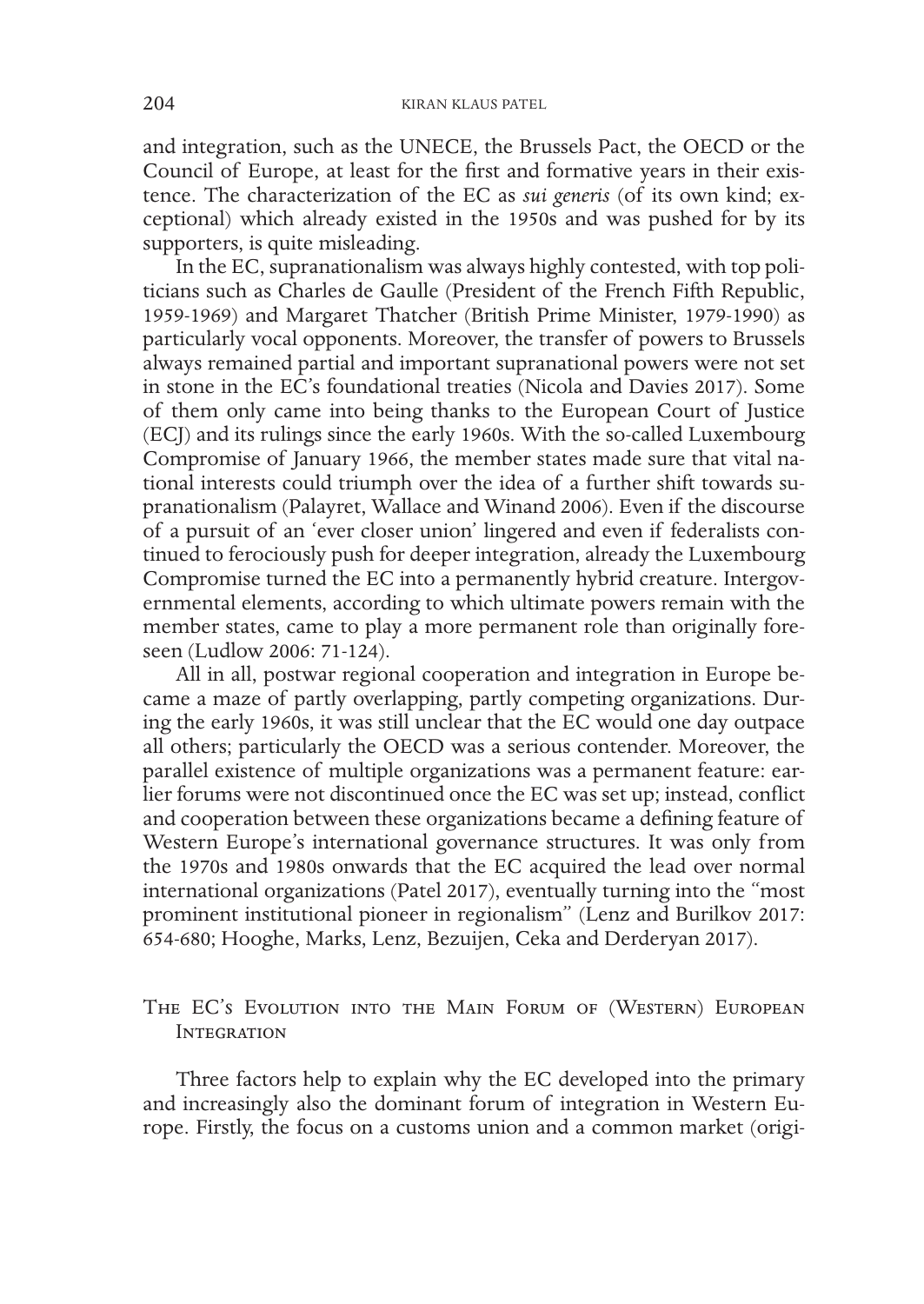nating in the ECSC and even more in the European Economic Community) turned out to be crucial in the long run. That economic logic produced many functional connections to other areas. The possibility of spill-over efects from one policy domain to another were already recognized during the 1950s: the creation of the common market had repercussions in other felds such as hygiene standards, consumer protection, vocational training and social policy (Haas 1958). Research has long demonstrated that such dynamics did not come from nowhere (see, e.g., Rosamond 2000; Rosamond 2005: 237-254). Spill-overs did not occur quasi-automatically, but only if there were groups and institutions claiming supposed or actual inherent necessities and actively pushing to expand the powers of the EC – be they the Commission, the Parliament, transnational interest groups or individual member states. For example, in agriculture: Once common market organizations existed for wheat, eggs, dairy products and vegetables and proved benefcial for producers of these staples, it was only a matter of time before the vintners, the olive growers, and even the flax and hemp farmers demanded similar arrangements (Knudsen 2009; Ludlow 2005: 347-371). In each case the logic of the market raised questions that impacted other policy areas – that then had to be accordingly promoted or constrained.

Again, the comparison to other international organizations is revealing. The Council of Europe for example was responsible for the vital matter of human rights. But, in discharging this overtly political responsibility, it found itself facing much greater resistance from member states than did the EC with its economic focus along with its more technocratic and seemingly apolitical approach. In view of the overwhelming predominance of the nation state as the model for political order, the idea of European cultural and ethical unifcation associated with the Council of Europe ofered much less spill-over into other areas, or at least fewer actors successfully advocating such a course. In comparison, the economic logic of the European Communities often met less resistance (Duranti 2017).

Secondly, there was European law. The incremental emergence of a legal culture of its own with a strong binding character, from legislation to implementation, gave the Community an immense advantage over other international organizations in Western Europe. The latter were generally reliant on voluntary cooperation by their member states to implement broadly couched agreements into national law. In contrast, in the EC even ordinary citizens were able to appeal directly to the European Court of Justice under certain conditions. This, along with its other powers, lent a specifc dynamic to the Court of Justice of the EU and the development of law in the Community. At a very general level, the role of the ECJ was often key in expanding the powers of the EC, not least by applying a broad interpretation of the market-driven mandate of the treaties. The impact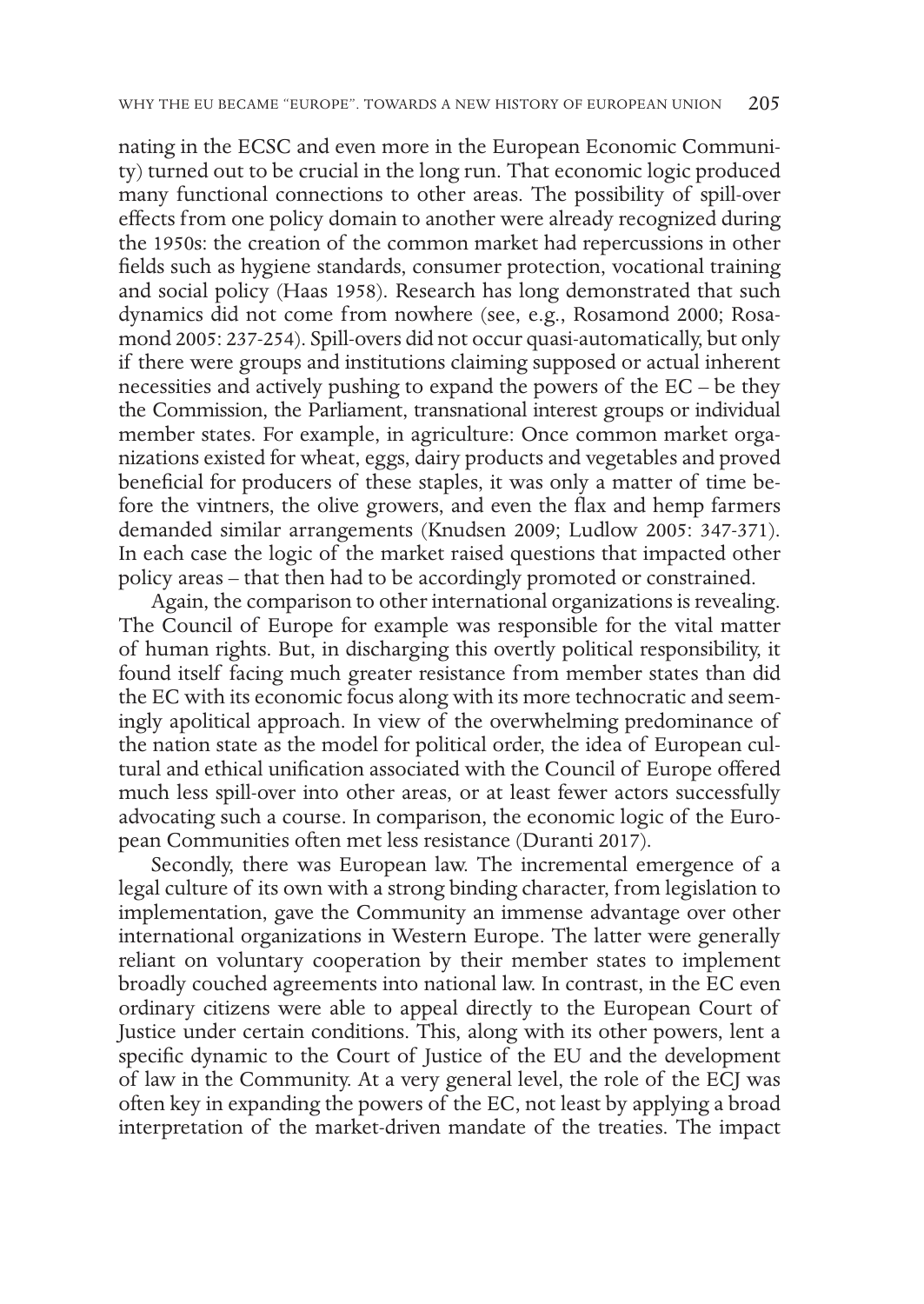of European law – directly applicable and largely independent of the law of the member states – often proved to be the EU's strongest weapon (De Witte *et al.* 2013; Nicola and Davies 2017).

Thirdly and lastly, the EC commanded larger fnancial resources than other Western European organizations. The OECD's budget allowed for little more than funding its secretariat, a modicum of statistical research and a few expert commissions. The situation in the Council of Europe was very similar. The EEC, in contrast, possessed revenues of their own from 1970, while the ECSC had enjoyed the same since the very beginning. This made the EC comparatively independent of its member states, especially where spending decisions lay largely with the Commission and the Parliament. The arrangement was hard-fought; but once in place it granted the EC a degree of freedom that its rivals could only envy (Shackleton 1990; Patel and Kaiser 2017). Together, these three factors propelled the EC into a position of primacy among regional organizations in Western Europe.

#### Widening, Disintegration and Venue Choice

The EC's gradual rise is also reflected in the decisions of third states. Already in the early 1960s, Turkey, Greece, and Spain considered an application for membership. But the biggest success came in 1961 when the United Kingdom applied to join the EC. With this step, it chose to abandon the European Free Trade Association (EFTA), yet another regional trade organization and free trade area that the UK had set up as a competitor to the EC only one year earlier, in 1960. Even if a French veto ultimately shot down Britain's application, this plea for membership represented an almost immeasurable symbolic boost for the EC. This was even truer once new members joined, starting with the Northern enlargement of 1973, when the UK, Ireland, and Denmark accessed the EC, and continuing with the six further enlargement rounds that led to today's EU having more than twenty member states. This trend was further substantiated by the growing number of states negotiating association agreements and other forms of economic and political ties with the EC (Kaiser and Elvert 2004; Vahsen 2010).

This does not mean that deepening and widening were the only trends. Since its early days, the EU experienced clear counter-tendencies, even if these have been ignored in standard accounts of European integration. Disintegration commenced as early as 1962, when Algeria parted ways with the emerging EC. With its roughly eleven million inhabitants, the North African country had joined the EC as part of France's global empire. In for-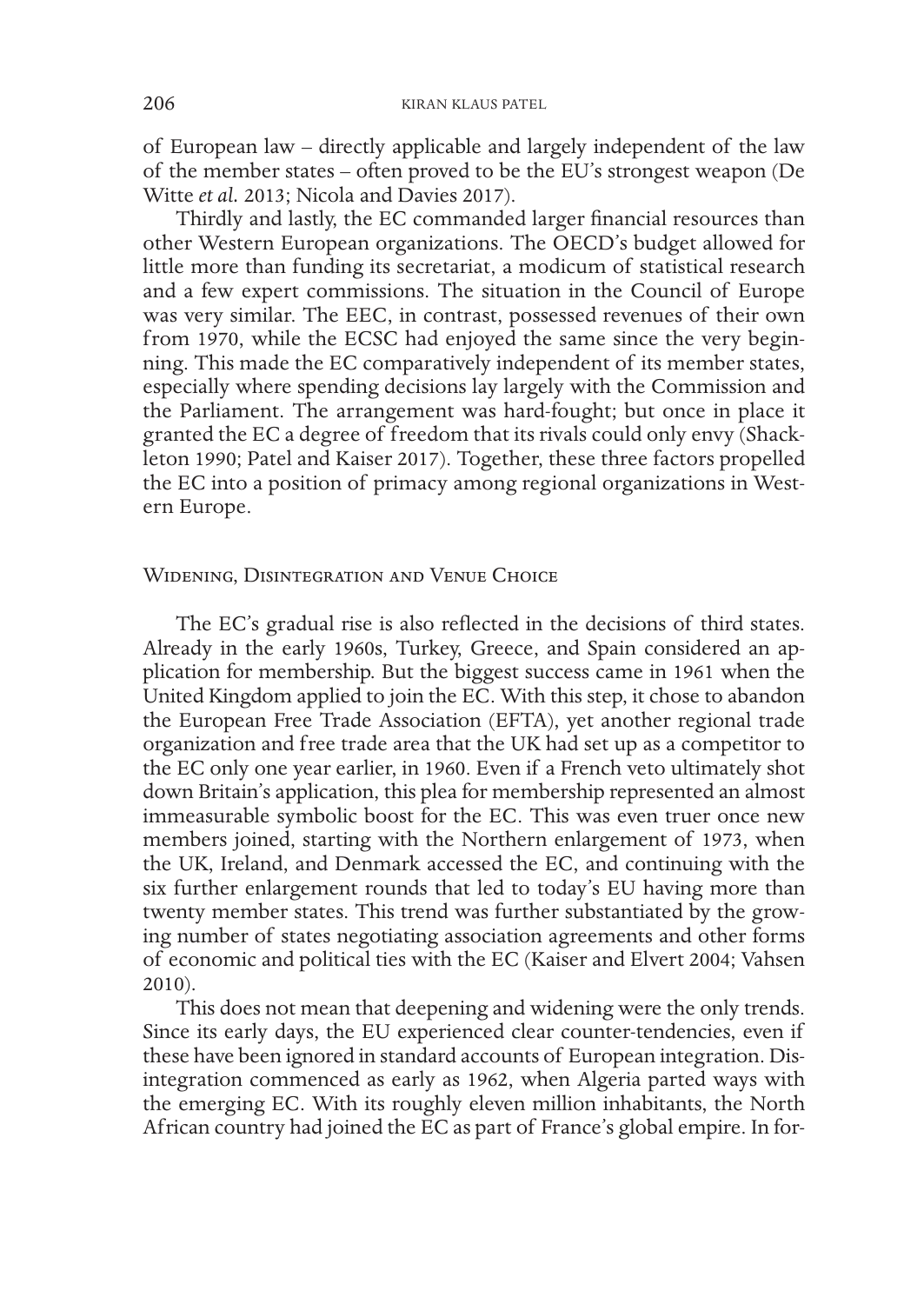mal terms, however, Algeria – unlike for example Tunisia or Senegal – was not a colony but a part of France itself, constituting several of its *départements*. It then left the EC in parallel to its separation from France after a bloody war of independence. Occurring in the foundational period of the EC, the event left barely a trace in the history of European integration, and the same holds true for the case of Greenland. The world's largest island with a population of just ffty thousand joined the EC in 1973 as part of the Kingdom of Denmark. It left the EC in 1985 while remaining with Denmark (Patel 2020: 209-231).

Admittedly, both Algeria and Greenland had not joined the EC as sovereign states, but within the context of European colonialism – a core dimension of contemporary European history that most accounts of EU history completely ignore. This colonial framework is a marked diference to today's Brexit, even if Brexit also brought up thorny questions about Europe's imperial legacy, as in the case of Gibraltar. Beyond such diferences, the cases of Algeria and Greenland demonstrate that the current phase is not the frst in which the status quo of European integration has been challenged and reversed (see, e.g., Martill and Staiger 2018).

This also holds true due to dysfunctionalities which EU studies have failed to take seriously – let alone to theorize – until recently. The Common Agricultural Policy, a central pillar of the EC during the Cold War, became dysfunctional for some time in the 1960s and 1970s because its mechanisms hinged on fixed exchange rates – and thus on questions of monetary policy which, at the time, were beyond the control of the EC. While the Common Agricultural Policy continued to exist, the crisis produced a temporary renationalization of the common agricultural market. These developments were rather technical; still, they demonstrate that processes of widening and deepening were repeatedly counter-balanced by disintegration and dysfunctionalities (Patel 2020).

Finally, the choice for the EU was never uncontested. When the economic crises of the 1970s hit Western Europe after some thirty years of immense growth, deeper integration was by no means the default mode of the respective governments in power. On questions of economic governance, which were at the core of European integration at the time, the member states often frst prioritized national measures, bilateralism, and other formats of international cooperation, for instance GATT and the OECD. Only by the mid-1980s did they opt for the EC as their key venue of economic coordination and integration (Warlouzet 2017).

All in all, widening and deepening were never the sole directions that the integration process knew, even if this narrative dominates existing accounts. The EC was a latecomer in a densely crowded arena of regional organizations and only incrementally came to play the primary role. Crises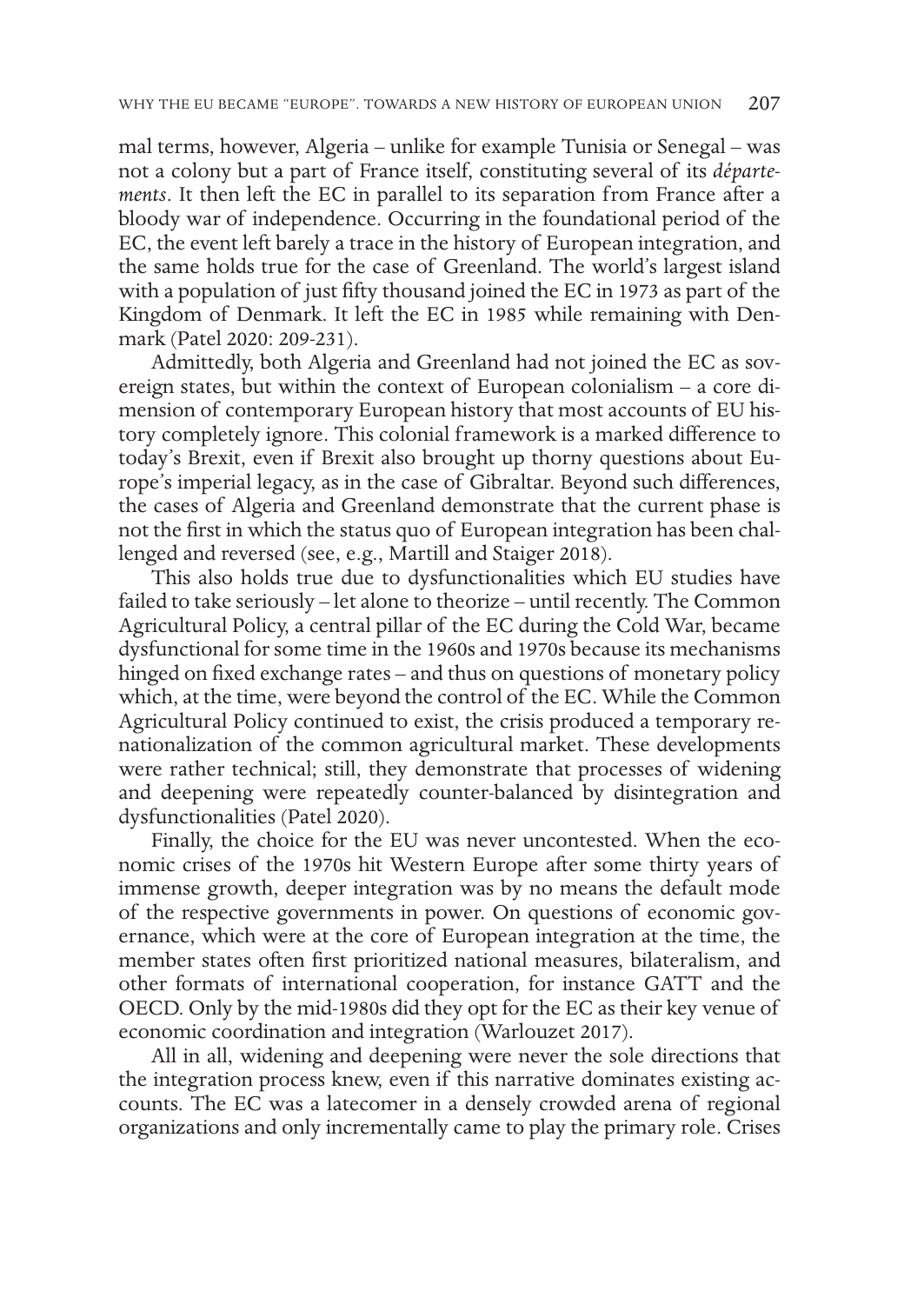and reorientations, such as the Luxembourg Compromise, defned its trajectory and defy simplistic and linear accounts of its history.

## Policy and Polity Development by Trial and Error

No overriding logic or clear-cut division of labor defned the policy areas the EU's predecessors were active in. The European Coal and Steel Community was about sectoral economic integration, creating shared rules for two industries which at the time were indispensable to wage war. Their integration was meant to make a military confict impossible – but the 1950 Schuman Declaration, the ECSC's starting point, also reflected very specifc national interests on the part of the French government (Gillingham 1991). The next two plans would have rotated the EC into a very diferent direction – defence and political integration – but these projects were abandoned after the French parliament's veto in 1954, as mentioned before. The Treaties of Rome then saw the return to a project with a sectoral, economic orientation – Euratom with its focus on nuclear power – but also the European Economic Community with its much broader ambitions. The EEC was set up to establish a Common Market with free movement of goods, services, people and capital and common external trade rules (Loth 2015).

The somewhat haphazard overall character of the early European Communities was also refected in their fragmented organizational structure. While they shared some institutional structures such as the Parliamentary Assembly (the predecessor of today's European Parliament), each of them also had separate bodies. It took a whole decade until, in 1967, the three communities merged further into one. Especially during this early period, EU integration was characterized by trial and error. Key actors such as Jean Monnet, one of the most infuential supporters of European unity who mostly worked behind the scenes and without a major official position, tried to identify issues for which the interests of the member states overlapped sufficiently to allow for new initiatives  $-$  while also avoiding those areas in which another regional organization was already working successfully (Schwabe 2016).

The latter clearly mattered. It helps to explain, for instance, the divergent fate of agricultural and transport integration under the EC banner. Both felds were integrated in the 1957 EEC Treaty with rather vague stipulations. Ten years after the Treaty, the Common Agricultural Policy had turned into the policy domain with the largest bureaucracy, the highest costs, and the biggest controversies in all of the EC. Transport, in contrast, remained marginal in EC policy-making until the 1990s – not least because more technical bodies outside the EC, such as the so-called Eu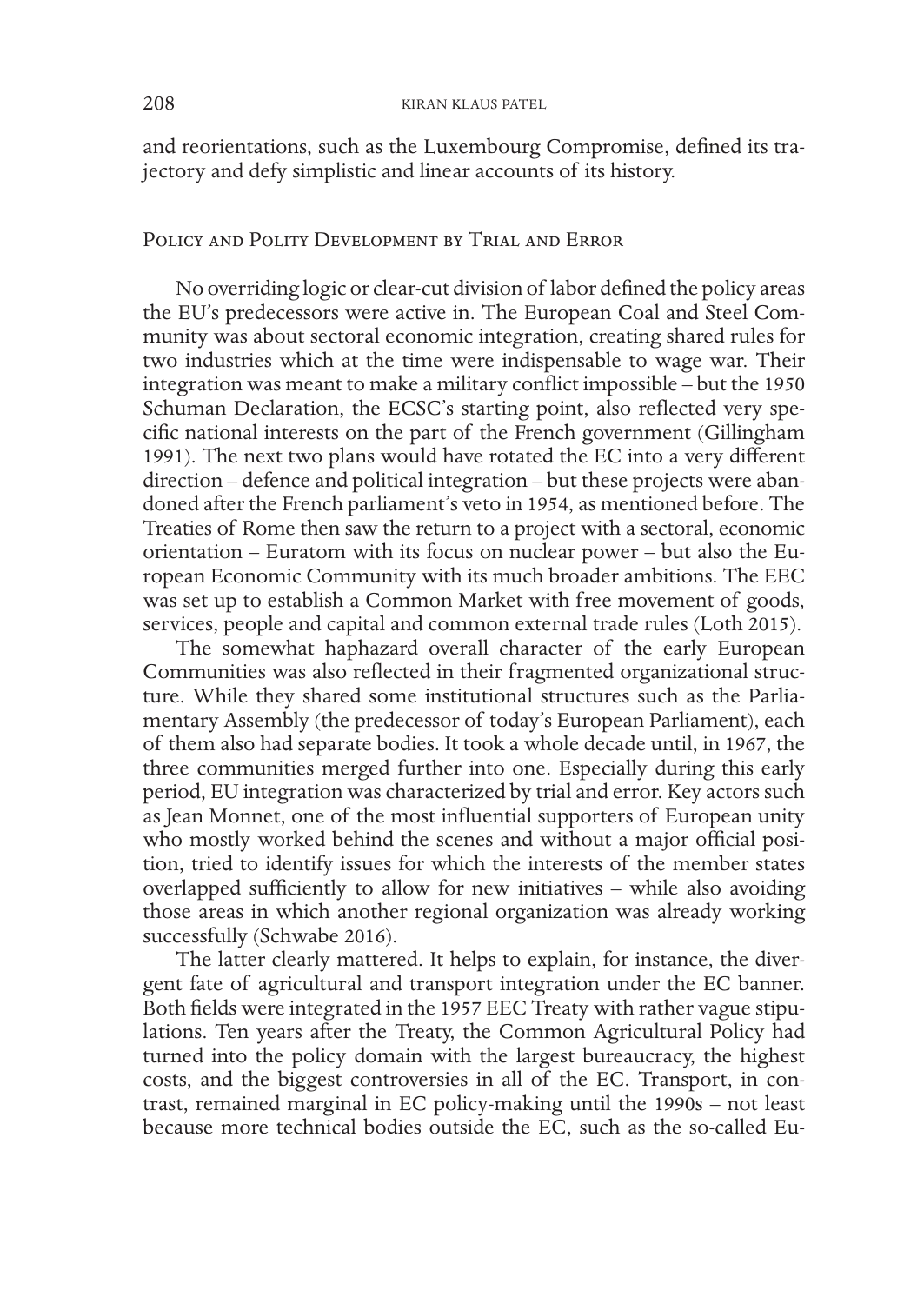ropean Conference of Ministers of Transport, took care of the international coordination needs in Western Europe. As so often, business actors and stakeholders – in this case railway companies and the transport sector more generally – mattered, and for a long time, they preferred the legally less rigid and geographically broader format of the EC's contenders over integration under the banner of 'Brussels' (Patel and Schot 2011: 383-403).

Over time, however, the EU tapped into more and more policy felds, mainly thanks to its economic rationale. After the foundational period of the 1950s, which saw the creation of the three original communities, particularly the economic and political challenges of the 1970s sparked new initiatives. This contradicts the standard narrative, according to which this decade was a 'dark age' of European integration (Keohane and Stanley 1991: 1-39). This misperception partly results from the fact that most of these new initiatives developed incrementally and without a frm treaty base; in fact, many of them were only later given a robust legal basis with the Single European Act (1986), the Maastricht Treaty (1992), and more recent treaties. Obvious examples are the efforts during the 1970s to venture into monetary policies; other than that, the decade also saw initiatives in felds as diverse as foreign and security policy, environmental protection and health. With its roots in the Treaties of Rome, regional policy slowly evolved from its roots in the Common Agricultural Policy after the frst enlargement (see, e.g., Hiepel 2014; Laursen 2014; Weiler 1999). Also from the 1970s, the EC even developed the rudiments of its own cultural policy – partly because culture was conceptualized as a sphere to be exempted from the EC's economic rationale; partly because various actors from the Commission and some of the member states felt that efforts in this feld were needed to give the integration project new legitimacy (Patel 2013).

This expansion of the EC's policy domains implied a renegotiation of the relationship to other international organizations. The 1970s saw ferce competition between them, for instance on environmental policy as a domain that was only 'invented' as a comprehensive feld of international policy-making at the decade's beginning. At the time, the OECD, the Council of Europe and even, for instance, NATO became active in this hot issue. As the most recent research shows, these forums did not just co-exist and compete; time and again, they also cooperated and emulated each other. Here and in other contexts, the EC often proved receptive to ideas, approaches, and governance structures frst discussed and implemented in other international organizations; repeatedly, it adapted such approaches and developed them further. Its greater legal integration as well as its larger fnancial means helped it to eventually emerge as the key forum on environmental issues in Western Europe (Kaiser and Meyer 2016).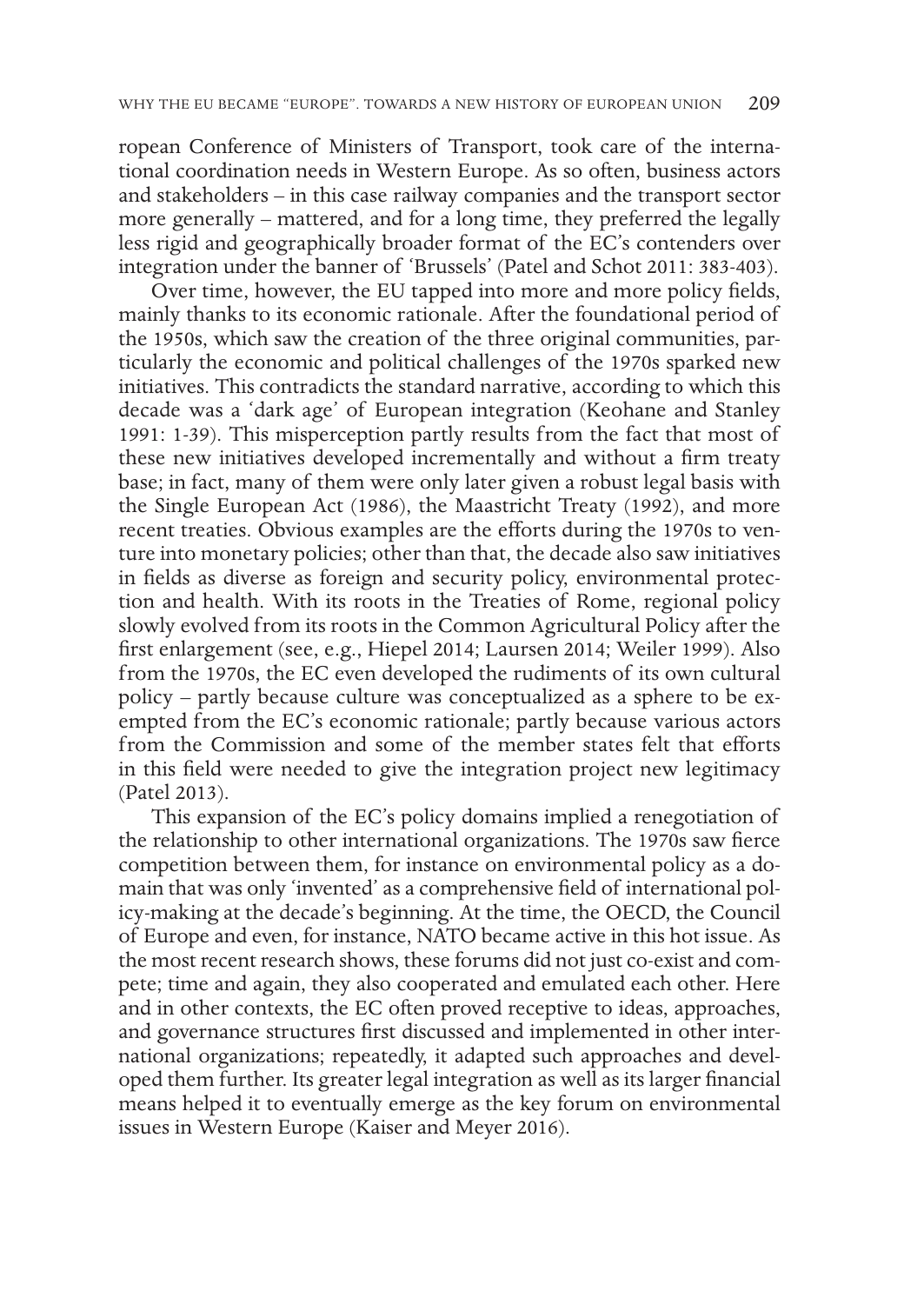And environmental policy is only one example. On trade, for instance, the EC outpaced the OECD since the 1960s and 1970s while on regional policies and more and more also on human rights issues, it started to compete with the Council of Europe. In all these cases, the European Communities selectively adapted policies frst developed in other forums. Also during this period, nation-states did not see the EC as the only alternative to national sovereignty or to traditional diplomatic formats – instead, they shopped around for various venues. In the end, however, they more and more frequently ended up in the emporium of the European Communities (see, e.g., Meyer 2017; Wasserberg 2017: 423-444; Soriano 2015).

The majority of these changes happened incrementally and remained below the radar of most citizens. During the Cold War, the EC mostly dealt with issues of comparably low political and economic salience. Admittedly, the ECSC was set up to prevent war among the member states by integrating the coal and steel sectors. However, some of its key features fell defunct only a few years after this earliest predecessor of the EU had been set up. For Western Europe's security, NATO was always much more important than any EC policy. The Common Market removed trade barriers but also here, negotiations and results remained mostly technical. The Common Agricultural Policy, fnally, served as a means to secure the peaceful transition of the primary sector into a post-agricultural and even a post-industrial world; in that sense, it was more a social than an economic policy. Many policy-makers, experts, and citizens considered its high costs a serious nuisance – still, the substantial budget earmarked for the support of farmers never threatened to wreck the stability of the member states. In that sense, the economic and systemic impact of EC policies remained secondary. Where it mattered more was at the symbolic level. Again, particularly since the 1970s, the EC came to represent all efforts of European integration, and to secure a peaceful, prosperous future for the (Western half of the) continent. This symbolic role, however, should not be confused with the actual salience and impact of its policies on the societies of its member states.

#### Paying Price of Primacy: Differentiation

The EU only gained real systemic importance and visibility when the reform debates and initiatives of the 1970s and 1980s fully impacted on political practice from the 1990s onwards. The most important project in this context was the Economic and Monetary Union (EMU), initiated on the basis of the Maastricht Treaty and achieved in three stages. The most farreaching accomplishment was the introduction of the single currency in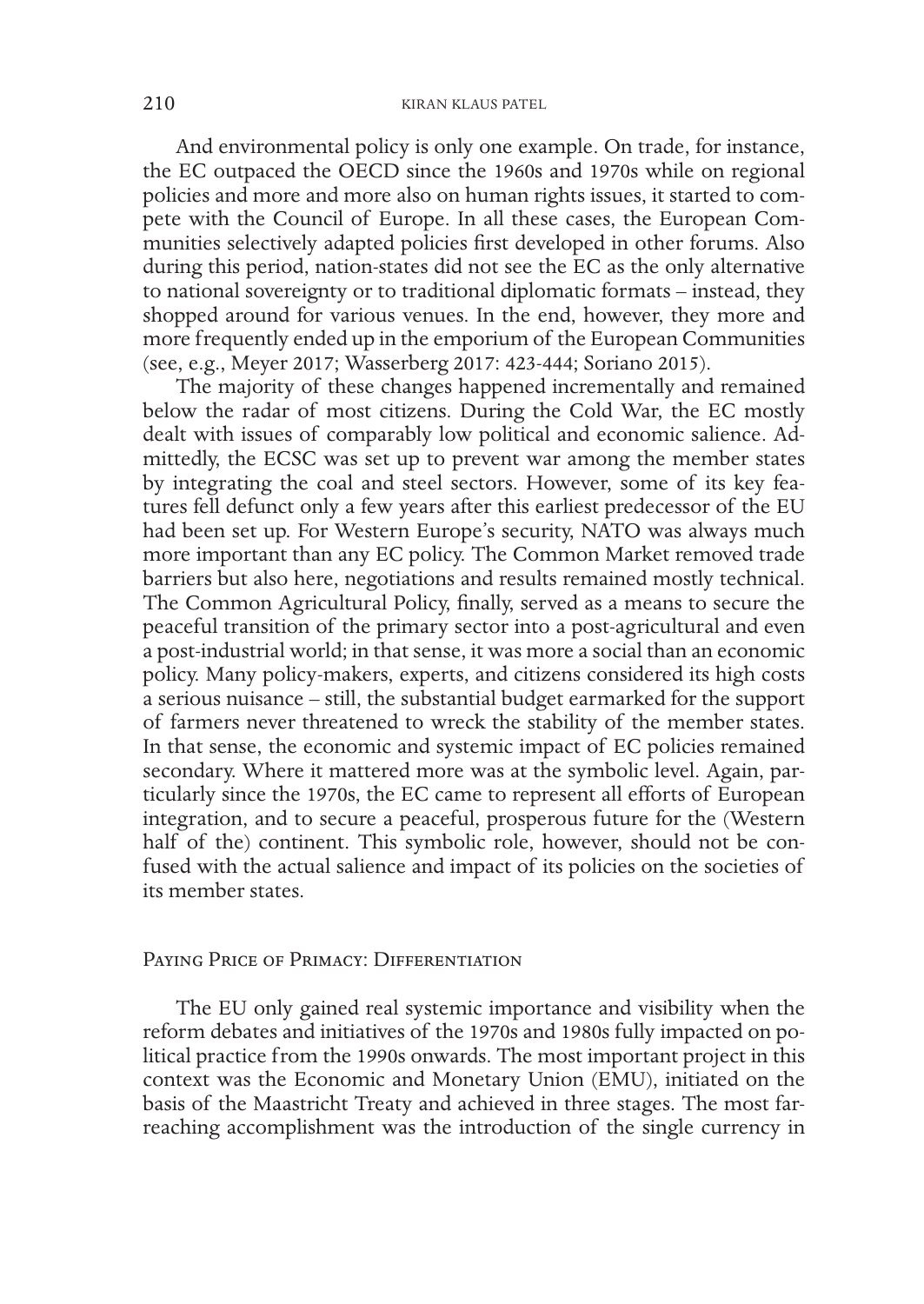1999 and actual euro notes and coins three years later. Again, the prehistory is revealing. Monetary policy, as EMU's backbone, had remained beyond the powers of the EC in the 1950s and 1960s. That does not mean that there existed no cooperation in this feld. The capitalist monetary order of the time was secured by the Bretton Woods system, an international arrangement in which the US dollar was tied to gold and other western currencies were linked to the dollar at a fxed exchange rate. But when Bretton Woods collapsed in the early 1970s, a yawning governance gap opened up which the EC sought to close through various measures. Whereas its initiatives during the 1970s and 1980s were not too successful, EMU lifted developments to a fundamentally diferent level. Similar processes also characterized other felds, such as migration, where the full weight of the EU only came to be increasingly visible and felt after the end of the Cold War (Harold 2012; Mourlon-Druol 2012; Schmitz 2014).

The complex process in which the pre-Maastricht EC became the leading forum of Western European cooperation was bound up with a paradoxical countercurrent. Exactly at the time when it began to acquire real salience and even primacy over other organizations, centrifugal forces gained momentum. These dynamics sometimes unleashed processes of dysfunctionality and even disintegration. Equally important, they led to a new phenomenon within the EC: time and again, only some member states were willing or able to take part in new projects aimed at deepening integration further. The EC's increasing primacy was thus the very reason why terms such as 'multi-speed Europe', 'variable geometry', 'diferentiated integration', and 'Europe à la carte' entered the debate and impacted political developments. This discussion became visible in the mid-1970s, in the context of debates about a common monetary policy under the auspices of the EC. From rather mundane beginnings, integration now had the potential of impacting a core issue of state sovereignty.

And this was only the frst instance of the debate. During the 1980s, when justice and home affairs entered the radar of EC policy-making, the discussion took a similar turn (Oberloskamp 2017). Again, European integration now touched issues of high salience. This also helps to explain why only some EC member states became part of the 1985 Schengen Agreement which largely abolished internal border checks (see, e.g., Paoli 2013).

Opting in or out also became ever more important as the EC accepted new member states and thus turned into a more heterogenous entity. All in all, the EC started to play a role in ever more and ever more important policy felds. Simultaneously, enlargement made it more diverse. Against this backdrop, it became increasingly difficult to keep all member states on board in all projects, and diferentiation was often the easiest solution to this challenge (De Witte, Ott and Vos 2017).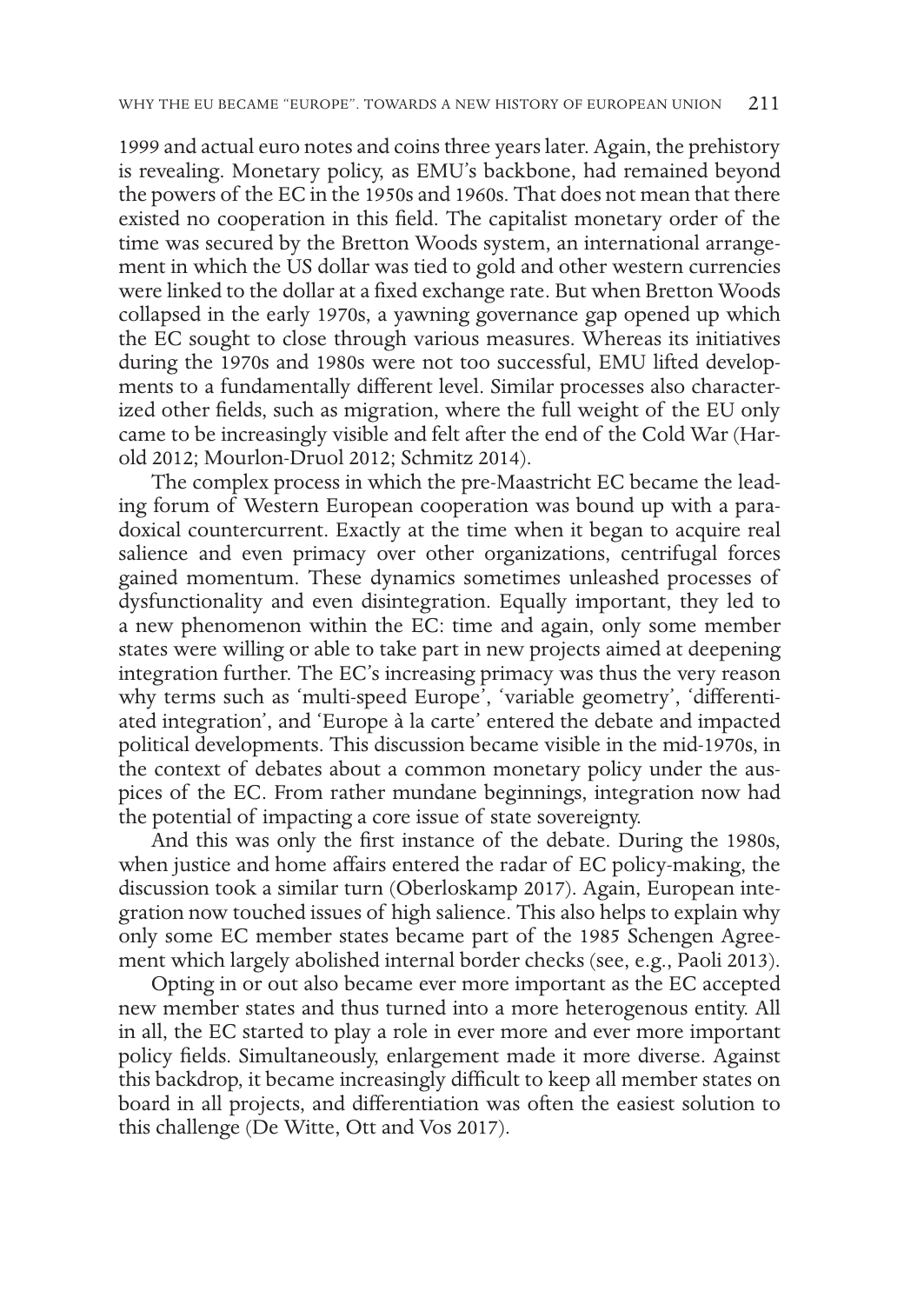This trend has become even stronger since the early 1990s. It has characterized the EU ever since, further intensifying with the Common Foreign and Security Policy and the introduction of the euro – two projects that several member states chose not to join. For a long time, public and academic debates have tended to ignore the full implications of this development. Instead, the discussion was dominated by an understanding of diferentiation that was doubly short-sighted: For one teleologically, assuming that every state will ultimately reach the same goal, some simply more quickly than others. An awareness that permanent diferentiation is the most likely outcome has only become more visible in recent years (De Witte *et al*. 2017). For another, the problem has been framed too one-sidedly in terms of progressive deepening and enlargement making it harder to achieve homogeneity. While that is certainly correct, the EC's gradual rise to become the foremost forum for European cooperation is also relevant. One reason for the proliferation of diferentiation questions within the EC and today's EU is that its power increasingly closed off established arrangements for task-sharing among multiple international organizations. Or, to put it differently: In the 1950s and 1960s, governments in Western Europe often had the choice between various international organizations and their diferent models of governance. Today, that is much less the case – simply because the EU is frequently the only choice available at the European level.

It would be wrong to frame this simply as a success story, according to which the EC/EU became ever more important. Ironically, turning into the primary forum also made it more vulnerable. If everything that matters is brought under one roof, the frewalls that once separated diferent organizations such as the EC, the OECD, and the Council of Europe are lost. Challenges and severe problems in one policy area can now more easily spark crises in others because they are all handled in one and the same forum. In that sense, phenomena and processes seen as emanating from crises in the EC were in fact frequently the very result of its increasing salience and primacy.

#### **CONCLUSIONS**

The predecessors of today's EU were not the only forum of regional cooperation and integration that emerged in Western Europe after 1945. The Brussels Pact, NATO, OECD, UNECE and the Council of Europe are all examples of other such eforts, even if most accounts marginalize their respective contributions. It was only from the 1970s and 1980s onwards that the EC became an entity which far exceeded the roles of these other forums, thus also transcending the remit and scope of a normal interna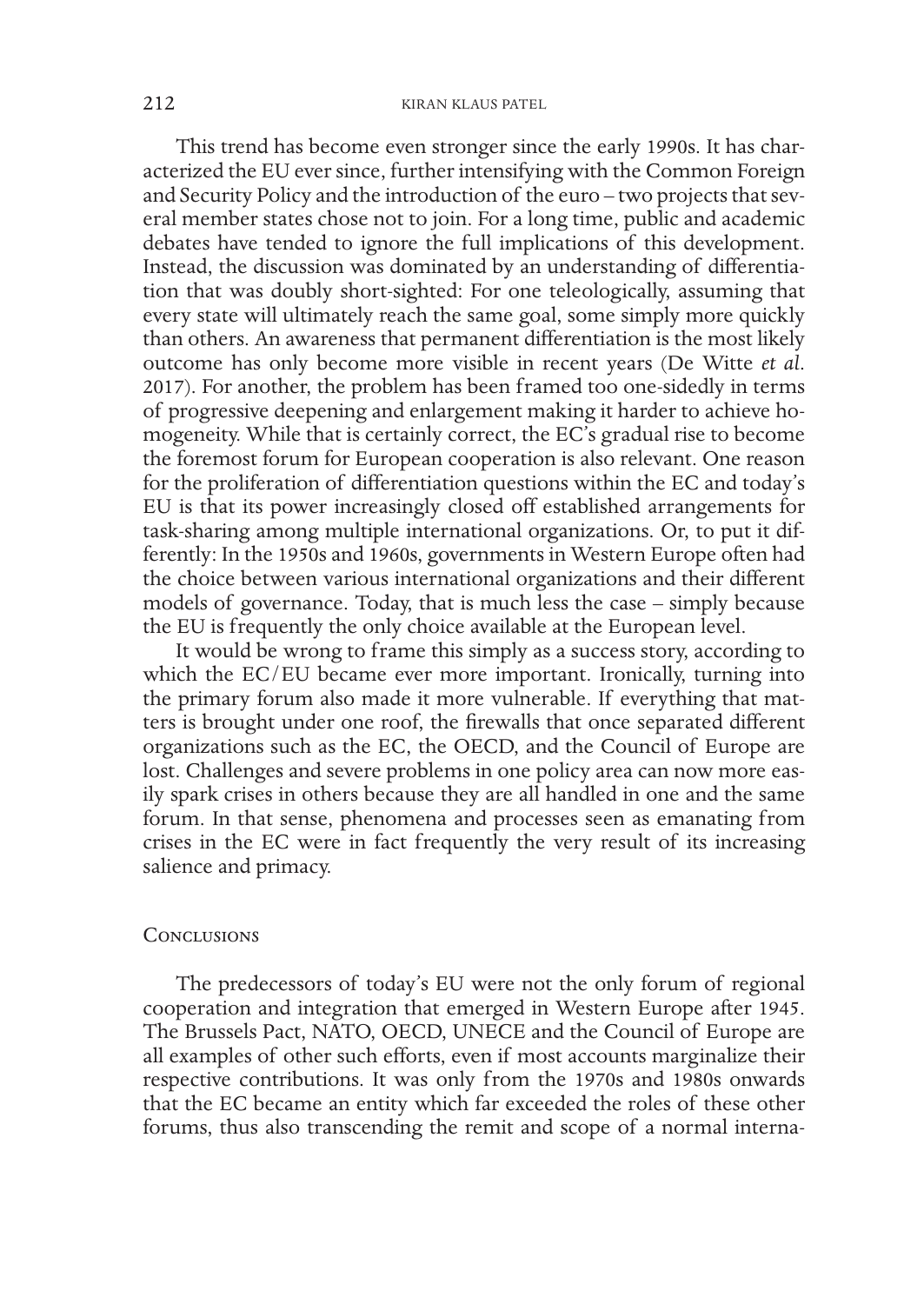tional organization. The EC's staunchest supporters – and its fercest critics – had already seen the potential for such a development decades before. From the perspective of today, however, it is crucial to distinguish between visions and projections on the one hand and the actual role of the EC/ EU on the other. From that angle, the eventual rise of the EU to become the foremost forum of cooperation and integration in Europe was not a given, nor were its capacities to impact global afairs. It arrived in such a position as the result of a decades-long process full of twists and turns. It requires rigorous historical analysis to uncover these developments, which have long been buried beneath narratives and interpretative patterns that were strongly shaped by the actors involved in the European integration process itself.

#### **REFERENCES**

- De Witte B. and Thies A. 2013, "Why Choose Europe? The Place of the European Union in the Architecture of International Legal Cooperation", in B. Van Vooren, S. Blockmans and J. Wouters (eds.), *The EU's Role in Global Governance: The Legal Dimension*, Oxford: Oxford University Press: 23-38.
- De Witte B., Ott A. and Vos E. (eds.) 2017, *Between Flexibility and Disintegration: The Trajectory of Diferentiation in EU Law*, Northampton, MA: Edward Elgar.
- Duranti M. 2017, *The Conservative Human Rights Revolution: European Identity, Transnational Politics, and the Origins of the European Convention*. Oxford: Oxford University Press.
- Fernández Soriano V. 2015, *Le fusil et l'olivier. Les droits de l'Homme en Europe face aux dictatures méditerranéennes (1949-1977)*, Brussels: Editions de l'Université de Bruxelles.
- Gillingham J. 1991, *Coal, Steel, and the Rebirth of Europe, 1945-1955: The Germans and French from Ruhr Confict to Economic Community*, Cambridge: Cambridge University Press.
- Haas E.B. 1958, *The Uniting of Europe: Political, Social, and Economic Forces 1950-1957*, Stanford: Stanford University Press.
- Hiepel C. (ed.) 2014, *Europe in a Globalising World: Global Challenges and European Responses in the "Long" 1970s*, Baden-Baden: Nomos.
- Hooghe L., Marks G., Lenz T., Bezuijen J., Ceka B. and Derderyan S. 2017, *Measuring International Authority: A Postfunctionalist Theory of Governance*, vol. 3, Oxford: Oxford University Press.
- Iriye A. 2002, *Global Community: The Role of International Organization in the Making of the Contemporary World*, Berkeley: University of California Press.
- James H. 2012, *Making the European Monetary Union: The Role of the Committee of Central Bank Governors and the Origins of the European Central Bank*, Cambridge, MA: Belknap Press.
- Kaiser W. and Jürgen E. (eds.) 2004, *European Union Enlargement: A Comparative History*, London: Routledge.
- Kaiser W. and Meyer J.-H. (eds.) 2016, *International Organizations and Environmental Protection: Conservation and Globalization in the Twentieth Century*, New York: Berghahn.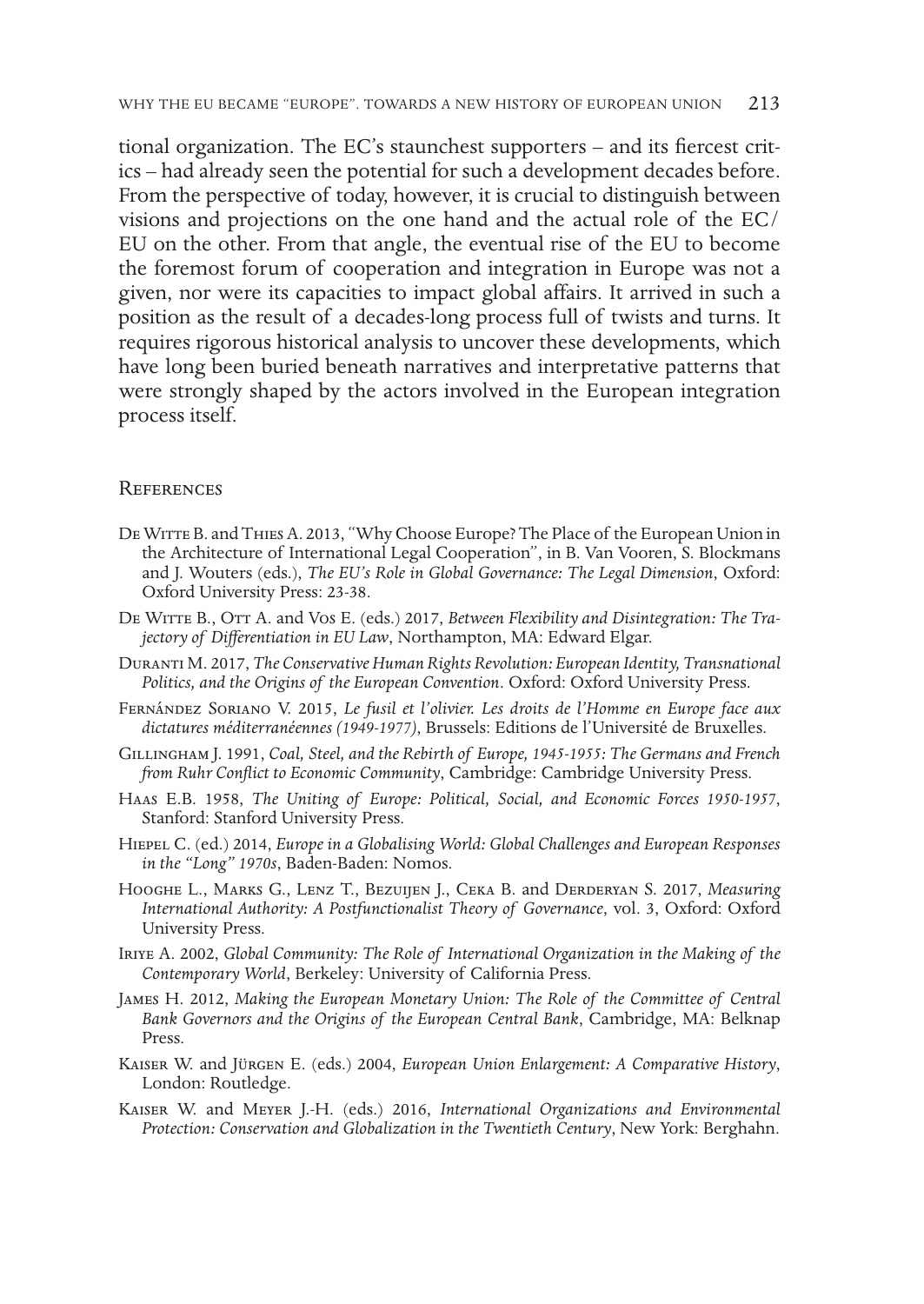- Keohane R.O. and Stanley H. 1991, "Institutional Change in Europe in the 1980s", in R.O. Keohane and H. Stanley (eds.), *The New European Community: Decision-Making and Institutional Change*, Boulder, CO: Westview Press.
- Knudsen A.-C.L. 2009, *Farmers on Welfare: The Making of Europe's Common Agricultural Policy*, Ithaca: Cornell University Press.
- Laursen J. (ed.) 2014, *The Institutions and Dynamics of the European Community, 1973-1983*, Baden-Baden: Nomos.
- LENZ T. and BURILKOV A. 2017, "Institutional Pioneers in World Politics: Regional Institution Building and the Infuence of the European Union", in *European Journal of International Relations*, 23: 654-680.
- Loth W. 2015, *Building Europe: A History of European Unifcation*, Berlin: De Gruyter.
- Luplow N.P. 2006. "The Making of the CAP: Towards a Historical Analysis of the EU's First Major Policy", *Contemporary European History* 14: 347-371.
- 2005, *The European Community and the Crises of the 1960s: Negotiating the Gaullist Challenge*, London: Routledge.
- Martill B. and Staiger U. (eds.) 2018, *Brexit and Beyond: Rethinking the Futures of Europe*, London: UCL Press.
- Meyer J.-H. 2017, "Who Should Pay for Pollution? The OECD, the European Communities and the Emergence of Environmental Policy in the Early 1970s", *European Review of History*, 24: 377-398.
- Mourlon-Druol E. 2012, *A Europe Made of Money: The Emergence of the European Monetary System*, Ithaca: Cornell University Press.
- Nicola F. and Davies B. (eds.) 2017, *EU Law Stories: Contextual and Critical Histories in European Jurisprudence*, Cambridge: Cambridge University Press.
- Oberloskamp E. 2017, *Codename TREVI. Terrorismusbekämpfung und die Anfänge einer europäischen Innenpolitik in den 1970er Jahren*, Munich: Oldenbourg.
- Palayret J.-M., Wallace H. and Winand P. (eds.) 2006, *Visions, Votes and Vetoes: The Empty Chair Crisis and the Luxembourg Compromise Forty Years On*, Brussels: Lang.
- Paoli S. 2018, *Frontiera Sud. L'Italia e la nascita dell'Europa di Schengen*, Milano: Le Monnier.
- Patel K.K. 2020, *Project Europe: A History*, Cambridge: Cambridge University Press.
- 2013, "Provincialising European Union: Co-operation and Integration in Europe in a Historical Perspective", *Contemporary European History*, 22: 649-673.
- (ed.) 2013, *The Cultural Politics of Europe: European Capitals of Culture and European Union since the 1980s*, London: Routledge.
- PATEL K.K. and SCHOT J. 2011, "Twisted Paths to European Integration: Comparing Agriculture and Transport in a Transnational Perspective", *Contemporary European History*, 20: 383-403.
- Patel K.K. and Kaiser W. (eds.) 2017, "Multiple Connections in European Cooperation: International Organizations, Policy Ideas, Practices and Transfers 1967-1992", *European Review of History* 24: 3 (special issue).
- Pudlat A. 2013, *Schengen. Zur Manifestation von Grenze und Grenzschutz*, Hildesheim: Olms.
- Rasch M. and Düwell K. (eds.) 2007, *Anfänge und Auswirkungen der Montanunion auf Europa. Die Stahlindustrie in Politik und Wirtschaft*, Essen: Klartext.
- ROSAMOND B. 2005, "The Uniting of Europe and the Foundation of EU Studies: Revisiting the Neofunctionalism of Ernst B. Haas", *Journal of European Public Policy*, 12: 237-254.